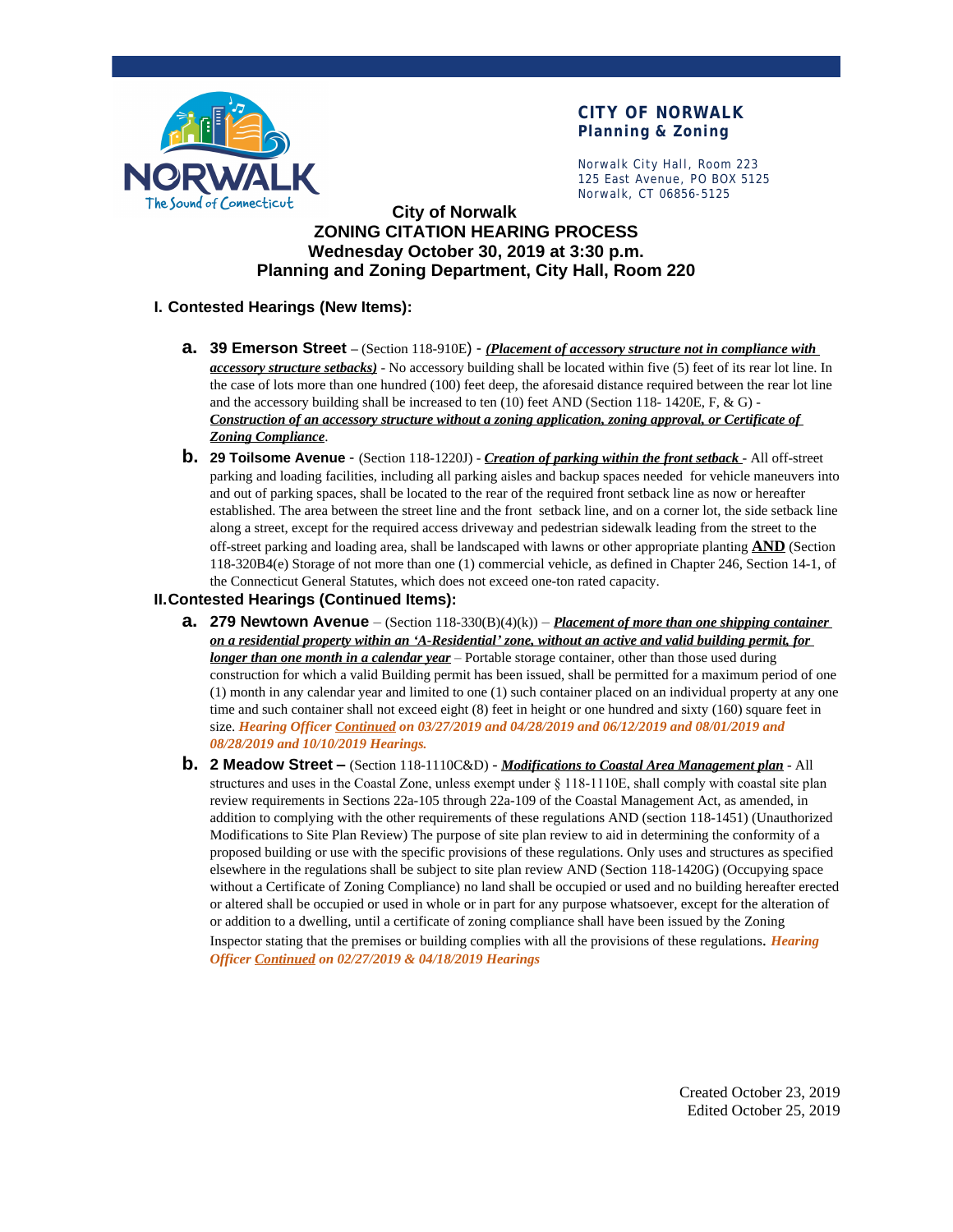

# **CITY OF NORWALK Planning & Zoning**

Norwalk City Hall, Room 223 125 East Avenue, PO BOX 5125 Norwalk, CT 06856-5125

### **III. Uncontested Hearings (New Items):**

- **a. 2 Crown Avenue (DBL = 2-33-6-0) –** (Section 118-360B) *Storage of commercial equipment and/or contractor's equipment/materials on a property located within a 'D-Residential' zone* - Principal uses and structures within a D Residential Zone; premises shall be used and buildings shall be erected which are used, designed or intended to be used for one (1) or more of the following uses and no other as described in this section AND (Section 118-360B(4)(d)(1) – *Storage of boat or boats, which are NOT owned or leased by the occupant of the dwelling (property is vacant) -* Storage of recreational vehicles owned or leased by the occupant of the dwelling, provided that such vehicles are located in accordance with the front yard requirements of this zone and are effectively screened from view from the street and adjacent properties to the satisfaction of the Zoning Inspector.
- **b. 2 Crown Avenue (DBL = 2-33-17-0) –** (Section 118-360B) *Storage of commercial equipment and/or contractor's equipment/materials on a property located within a 'D-Residential' zone* - Principal uses and structures within a D Residential Zone; premises shall be used and buildings shall be erected which are used, designed or intended to be used for one (1) or more of the following uses and no other as described in this section AND (Section 118-360B(4)(d)(1) – *Storage of boat or boats, which are NOT owned or leased by the occupant of the dwelling (property is vacant) -* Storage of recreational vehicles owned or leased by the occupant of the dwelling, provided that such vehicles are located in accordance with the front yard requirements of this zone and are effectively screened from view from the street and adjacent properties to the satisfaction of the Zoning Inspector.

#### **IV. Uncontested Hearings (Continued):**

- **a. 2 Muller Avenue –** (Section 118-522B) *(Special Permit Contractor's Yard) Use of a parcel of land within a Business #2 zone without required Special Permit Application* - Contractor's storage yard located on a parcel a minimum of two (2) acres in size that abuts a limited access highway and that the site does not abut an existing multifamily development in the Business No. 2 Zone and (Section 118-1420E, F, & G) - *Use of a parcel of land within a Business #2 zone without an application for zoning approval, obtaining a zoning approval, and obtaining a Certificate of Zoning Compliance***.** *Continued by Hearing Officer for 60 days, on 03/27/2019 Hearing and Continued at 05/29/2019, 06/27/2019 & 08/01/2019 Hearing*
- **b. 240 Connecticut Avenue** (Section 118-1294)*Placement of a changeable copy sign*The following signs and those permitted in § 118-1293 shall be permitted on each property with buildings thereon. All other signs are expressly prohibited (See Norwalk Building Zone Regulations for list of permitted sign types) **AND**  (Section 118-1420F&G) **–** Occupation of land or a space without a Certificate of Zoning Compliance & without obtaining Zoning Approval for use, or in contradiction of issued Zoning Approval - The Zoning Inspector may issue a zoning approval for the construction of part of a building or structure when plans and detailed statements have been presented for the same, before the complete plans and detailed statements of said building or structure have been submitted or approved & No land shall be occupied or used and no building hereafter erected or altered shall be occupied or used in whole or in part for any purpose whatsoever, except for the alteration of or addition to a dwelling, until a certificate of zoning compliance shall have been issued by the Zoning Inspector stating that the premises or building complies with all the provisions of these regulations. *\*Hearing Officer Continued at 09/17/2019 & 10/10/2019 Hearing\**
- **c. 21 Old Trolley Way –** (Section 118-1220J) *Creation of parking within the front setback* All off-street parking and loading facilities, including all parking aisles and backup spaces needed for vehicle maneuvers into and out of parking spaces, shall be located to the rear of the required front setback line as now or hereafter established. The area between the street line and the front setback line, and on a corner lot, the side setback line along a street, except for the required access driveway and pedestrian sidewalk leading from the street to the

Created October 23, 2019 Edited October 25, 2019